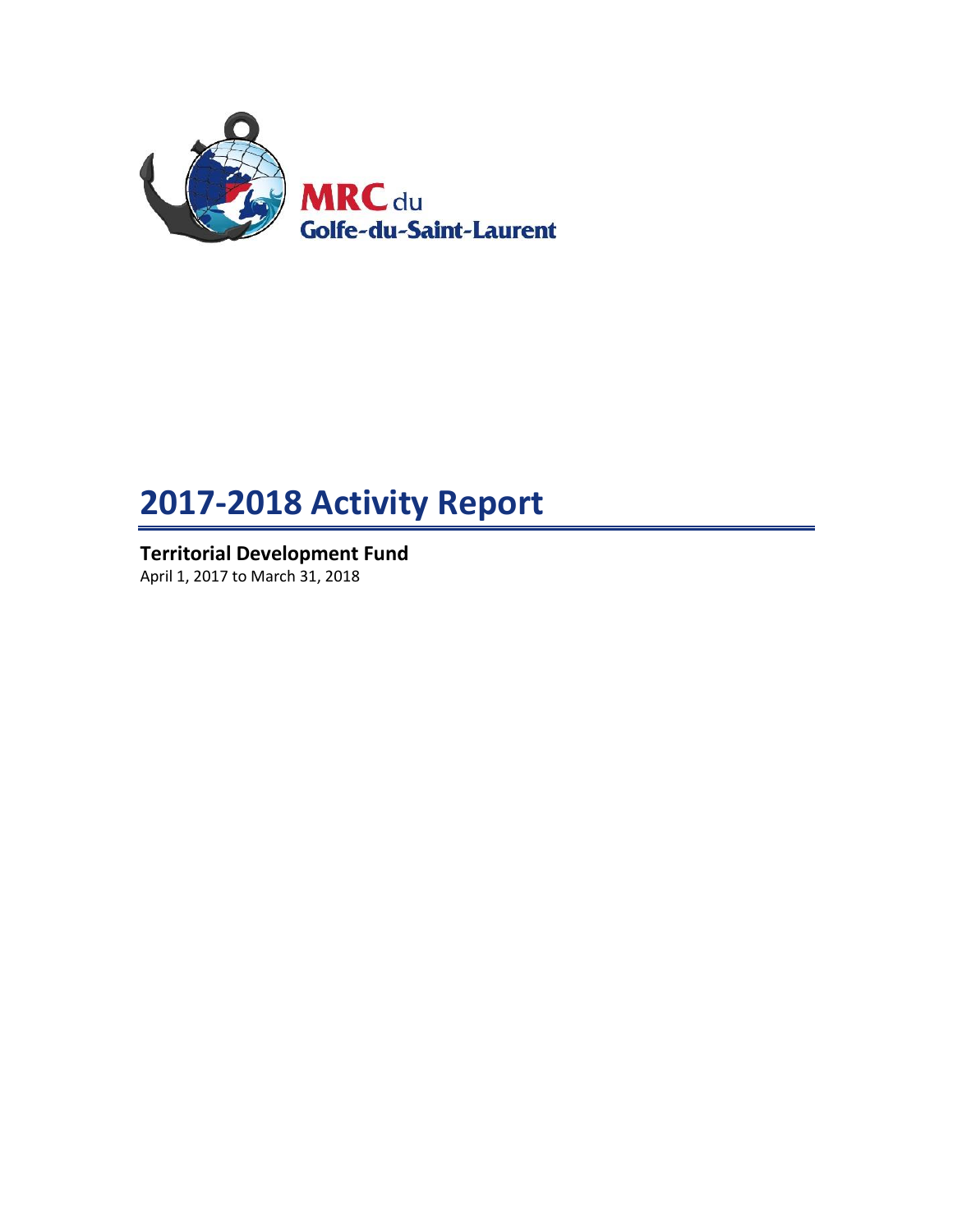## **I N T R O D U C T I O N**

The MRC du Golfe-du-Saint-Laurent is pleased to present their activity report demonstrating the investments under the Territorial Development Fund (FDT) between April 1, 2017 and March 31, 2018.

# **FINANCIAL ENVELOPE FOR THE TERRITORIAL DEVELOPMENT FUND**

Here is the amount received for the Territorial Development Fund:

| Ministère des Affaires municipales et de l'Occupation du territoire <sup>1</sup> | \$925,819.00 |
|----------------------------------------------------------------------------------|--------------|
| Surplus from the Conference regionale des elus de la Côte-Nord                   | \$9,025.38   |

#### **Total financial envelope \$934,844.38**

 $\overline{\phantom{a}}$ 

# **I N T E R V E N T I O N P R I O R I T I E S**

The MRC du Golfe-du-Saint-Laurent defines each intervention priority and the projects that received funding under this fund during the period of this report.

#### **Priority 1**  $\triangleright$  The implementation of its mandate regarding land planning and development of the territory

- Modification and adoption of the Land Use and Development Plan;
- Revision of the risk coverage and fire safety plan;
- Preparation of the plan for the management of residual materials;
- Information about the management of leases of recreational sites.

| <b>Projects</b>                                                                                                                              | Amount<br>allocated | Amount<br>disbursed | <b>Balance</b><br>payable |
|----------------------------------------------------------------------------------------------------------------------------------------------|---------------------|---------------------|---------------------------|
| <b>MRC du Golfe-du-Saint-Laurent</b><br>Land Planner - Work and steps in view of adoption of the Land<br>Use and Development Plan of the MRC | \$63,230.84         | \$63,230.84         |                           |
| Total                                                                                                                                        | \$63,230.84         | \$63,230.84         |                           |

<sup>&</sup>lt;sup>1</sup> The budget allocated to the Rural Development Fund represents an amount of \$264,269 and this amount is included in the \$925,819 for the Territorial Development Fund.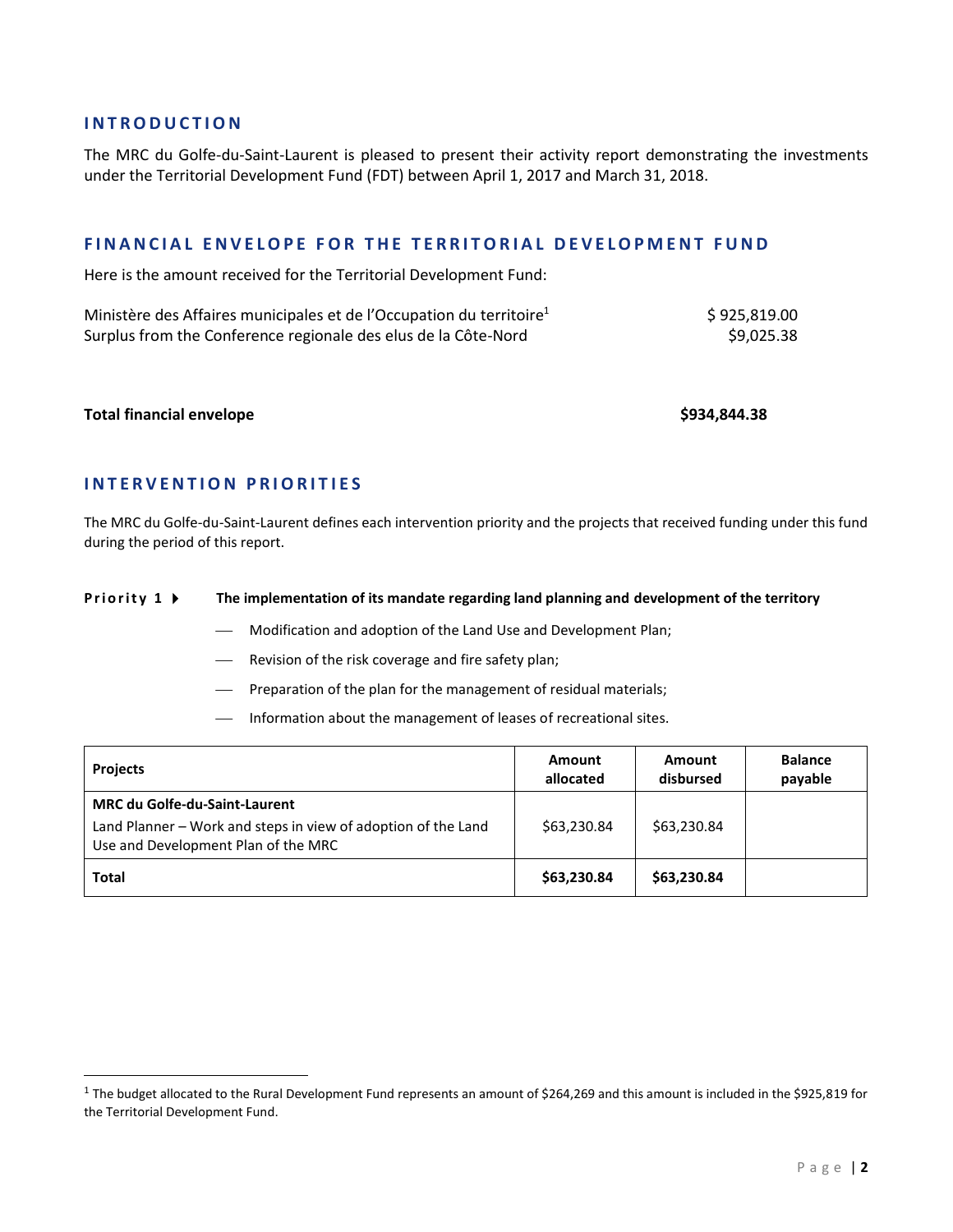### **Priority 2 •** The support to local municipalities in professional expertise or to establish sharing of services (social, **cultural, tourist, environmental, technological or other)**

- Support and sharing of services to the municipalities of the MRC;
- Support and sharing of expertise for all municipal services (urban planning, services, fire, etc.).

| <b>Projects</b>                               | Amount<br>allocated | Amount<br>disbursed | <b>Balance</b><br>payable |
|-----------------------------------------------|---------------------|---------------------|---------------------------|
| No projects were financed under this priority |                     |                     |                           |
| <b>Total</b>                                  |                     |                     |                           |

#### **Priority 3 FI** The promotion of entrepreneurship, support of entrepreneurship and the enterprise

- Foster the creation and/or maintenance of sustainable jobs;
- Provide continuous support to entrepreneurs with the realization of their project (business plan, studies, references);
- Promote social development and support the promoters of social economy enterprises;
- Accompany, support technically and/or financially potential entrepreneurs or those who are already active (consultation activities, orientation, reference, support in training);
- Provide and ensure the management of the programs offered to our clientele: (Young Promoters, support to the self-employed worker, Fund for the development of social economy enterprises, employment assistance services);
- Provide and ensure the management of investment funds such as the Local Investment Fund (FLI) and the Local Solidarity Fund (FLS).

| <b>Projects</b>                          | Total cost of<br>project | Amount<br>allocated | Amount<br>disbursed | <b>Balance</b><br>payable |
|------------------------------------------|--------------------------|---------------------|---------------------|---------------------------|
| <b>Yummies Take-out</b>                  |                          |                     |                     |                           |
| Equipment purchase                       | \$27,235.00              | \$5,000.00          | \$4,000.00          | \$1,000.00                |
|                                          |                          |                     |                     |                           |
| <b>Uncle Bill's</b>                      |                          |                     |                     |                           |
| Purchase of a grocery store              | \$156,500.00             | \$6,500.00          | \$0.00              | \$6,500.00                |
|                                          |                          |                     |                     |                           |
| <b>LNS Community Seafood Cooperative</b> |                          |                     |                     |                           |
| Sanitation project                       | \$11,798.37              | \$2,949.60          | \$2,949.60          | \$0.00                    |
|                                          |                          |                     |                     |                           |
| Pêcheries Petit Havre                    |                          |                     |                     |                           |
| Enterprise expansion                     | \$25,000.00              | \$6,500.00          | \$6,500.00          | \$0.00                    |
|                                          |                          |                     |                     |                           |
| <b>LNS Biofoods Cooperative</b>          |                          |                     |                     |                           |
| 2017 Biomarine conference                | \$5,970.37               | \$4,000.00          | \$0.00              | \$4,000.00                |
|                                          |                          |                     |                     |                           |
| <b>The Anchor Restaurant</b>             |                          |                     |                     |                           |
| Equipment purchase                       | \$48,881.56              | \$24,440.78         | \$19,552.62         | \$4,888.16                |
|                                          |                          |                     |                     |                           |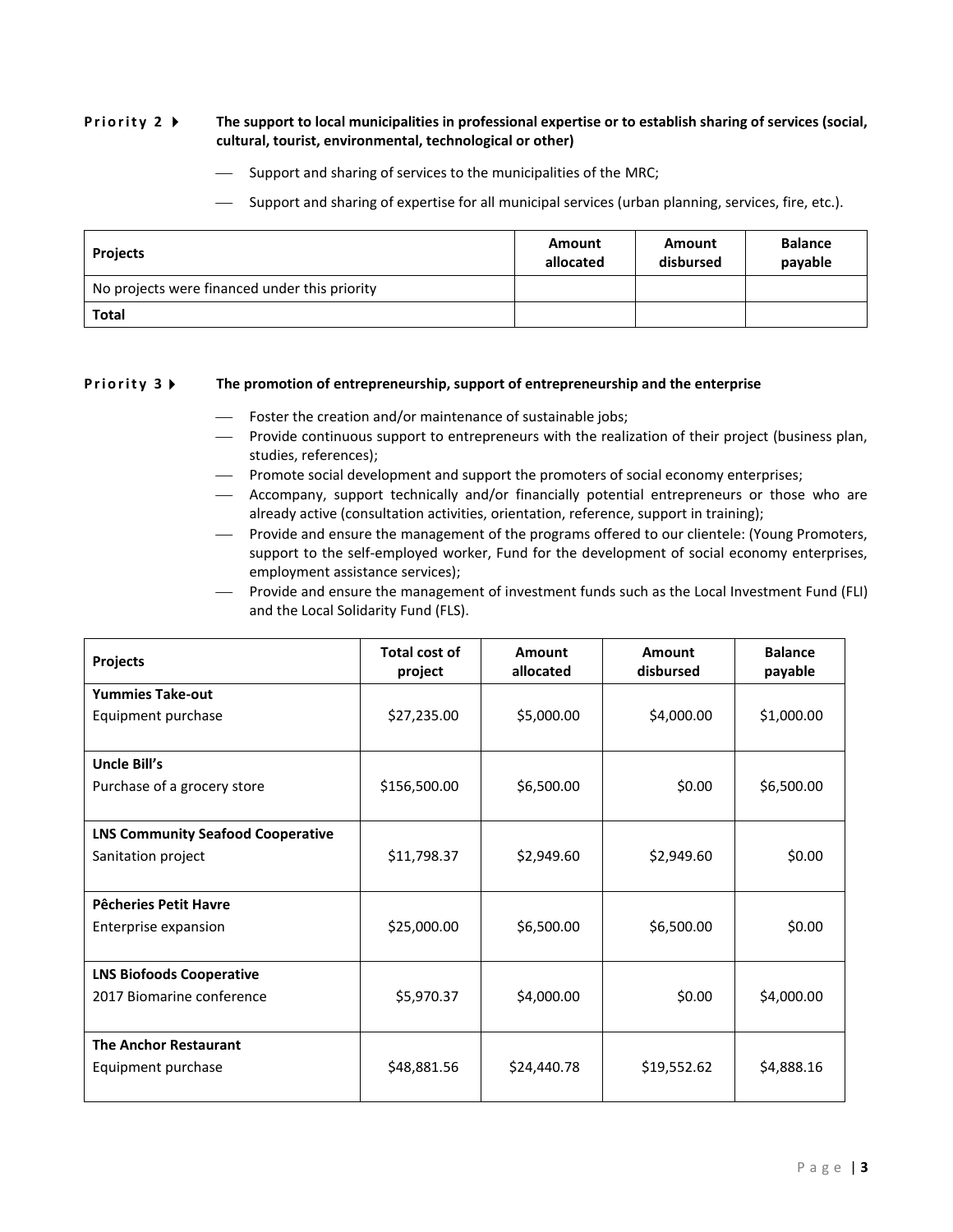| <b>Waye Aesthetics</b><br>Start-up of a beauty salon in Saint-<br>Augustin    | \$6,285.33   | \$3,142.67   | \$3,142.67   | \$0.00      |
|-------------------------------------------------------------------------------|--------------|--------------|--------------|-------------|
| Garage S & S<br>Start-up of a small engine repair garage<br>in Saint-Augustin | \$21,814.92  | \$5,000.00   | \$4,000.00   | \$1,000.00  |
| Défi OSEntreprendre<br>Entrepreneurial promotion                              | \$5,000.00   | \$500.00     | \$500.00     | \$0.00      |
| <b>Development Agents</b><br>Work of rural development agents                 | \$132,725.50 | \$132,725.50 | \$132,725.50 | \$0.00      |
| <b>Total</b>                                                                  | \$436,211.05 | \$190,258.55 | \$167,870.39 | \$17,388.16 |

# **Priority 4**  $\blacktriangleright$  The mobilization of communities and support towards the realization of strategic projects to improve **living environments, in particular in the areas of social, cultural, economic and environmental**

 Establish partnerships and financially support community organizations in order to improve the quality of life of our residents in the following areas and with the following clientele: seniors, families, young people, fishing, aquaculture, agri-food, tourism, leisure, economic diversification, training of the work force, transport, telecommunications, environment, fire safety.

| <b>Projects</b>                                                                                     | <b>Total cost of</b><br>project | Amount<br>allocated | Amount<br>disbursed | <b>Balance payable</b> |
|-----------------------------------------------------------------------------------------------------|---------------------------------|---------------------|---------------------|------------------------|
| <b>CPE Mer et Mousse</b><br>Enlargement and arrangement of<br>exterior playground                   | \$55,158.12                     | \$37,624.31         | \$30,099.45         | \$7,524.86             |
| <b>Tourism Development Association of</b><br>Tete-à-la-Baleine<br>Marina reconstruction             | \$390,000.00                    | \$45,000.00         | \$0.00              | \$45,000.00            |
| <b>Coasters Association</b><br>Tourism marketing contribution                                       | \$65,000.00                     | \$10,000.00         | \$8,000.00          | \$2,000.00             |
| Corporation de développement<br>touristique et des sports<br>Bakeapple irrigation and fertilisation | \$33,519.20                     | \$3,500.00          | \$2,800.00          | \$700.00               |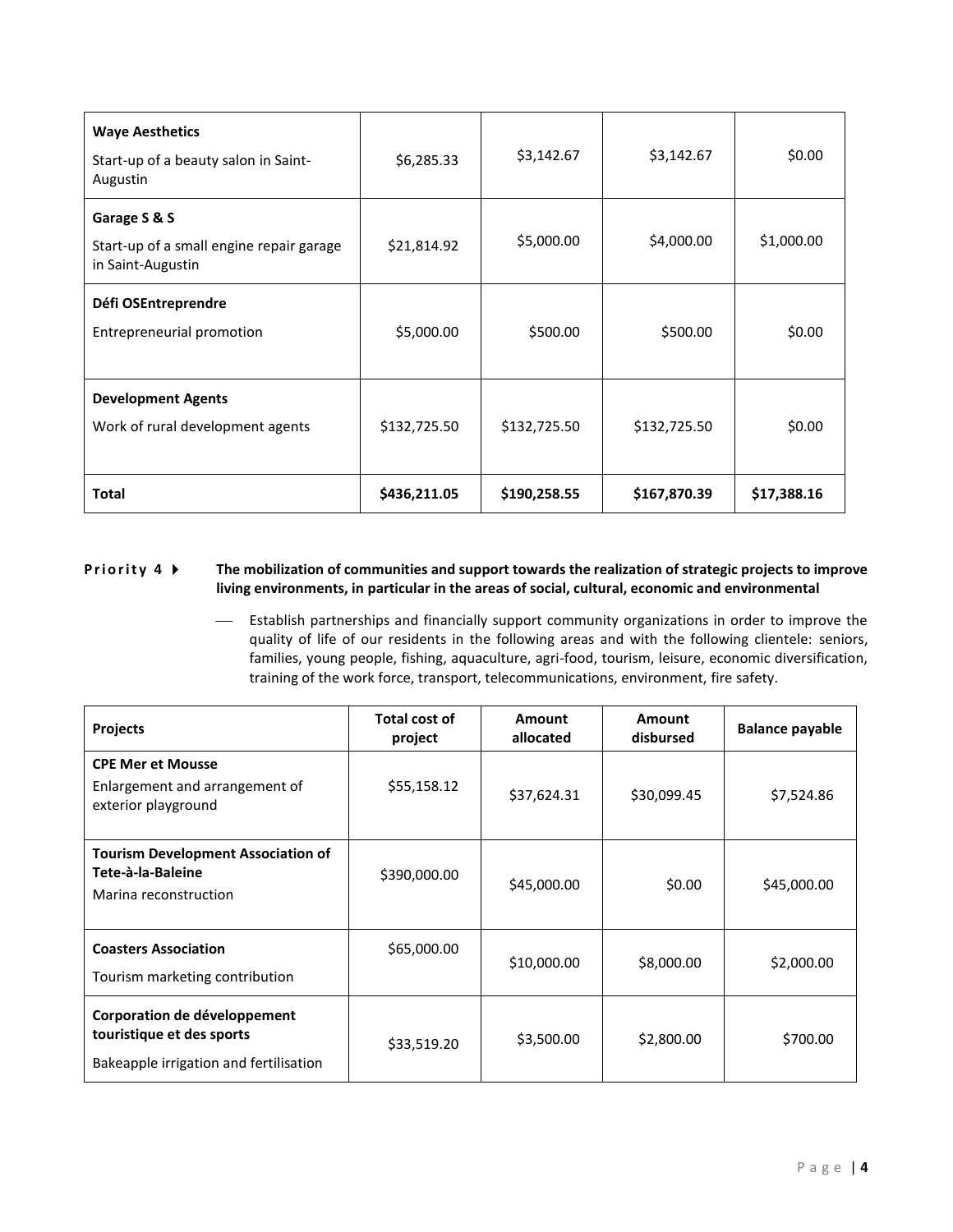| <b>Enviro-Llecte Inc.</b><br>Greenhouse and tunnels                         | \$33,469.20    | \$3,500.00   | \$2,800.00   | \$700.00     |
|-----------------------------------------------------------------------------|----------------|--------------|--------------|--------------|
| I & S Seafoods Inc.<br>Ice machine purchase                                 | \$120,447.25   | \$45,000.00  | \$45,000.00  | \$0.00       |
| Municipalité de Bonne-Esperance<br>Archeological traces                     | \$17,384.48    | \$14,199.48  | \$11,359.58  | \$2,839.90   |
| <b>RDEM</b><br>Fruit shrubs                                                 | \$88,506.40    | \$11,000.00  | \$8,800.00   | \$2,200.00   |
| <b>Coasters Association</b><br><b>LNS Housing Corporation</b>               | \$45,094.97    | \$40,585.49  | \$0.00       | \$40,585.49  |
| <b>Maison Mecatina</b><br>Seniors Home in Gros-Mecatina                     | \$2,754,369.00 | \$80,000.00  | \$0.00       | \$80,000.00  |
| <b>RDEM</b><br>Tractor purchase for the 3 agro<br>projects in Gros-Mecatina | \$31,338.65    | \$14,824.78  | \$14,824.78  | \$0.00       |
| Archeo-Mamu<br>Archelogical adventure in Blanc Sablon                       | \$59,866.00    | \$3,000.00   | \$0.00       | \$3,000.00   |
| <b>Coasters Association</b><br>Basse Côte Nord en forme                     | \$145,620.00   | \$11,000.00  | \$0.00       | \$11,000.00  |
| Total                                                                       | \$3,839,773.27 | \$319,234.06 | \$123,683.81 | \$195,550.25 |

# **Priority 5**  $\triangleright$  The establishment, funding and implementation of sectoral agreements for local and **regional development with government departments or agencies**

 Work in collaboration with other organizations, government departments or others (MRC, Assembly of the MRCs of the North Shore) in order to agree on the sectoral agreements.

| Agreements                                      | Amount<br>committed<br>2017-2018 | Amount<br>disbursed | <b>Balance</b><br>payable |
|-------------------------------------------------|----------------------------------|---------------------|---------------------------|
| No agreements were financed under this priority |                                  |                     |                           |
| <b>Total</b>                                    |                                  |                     |                           |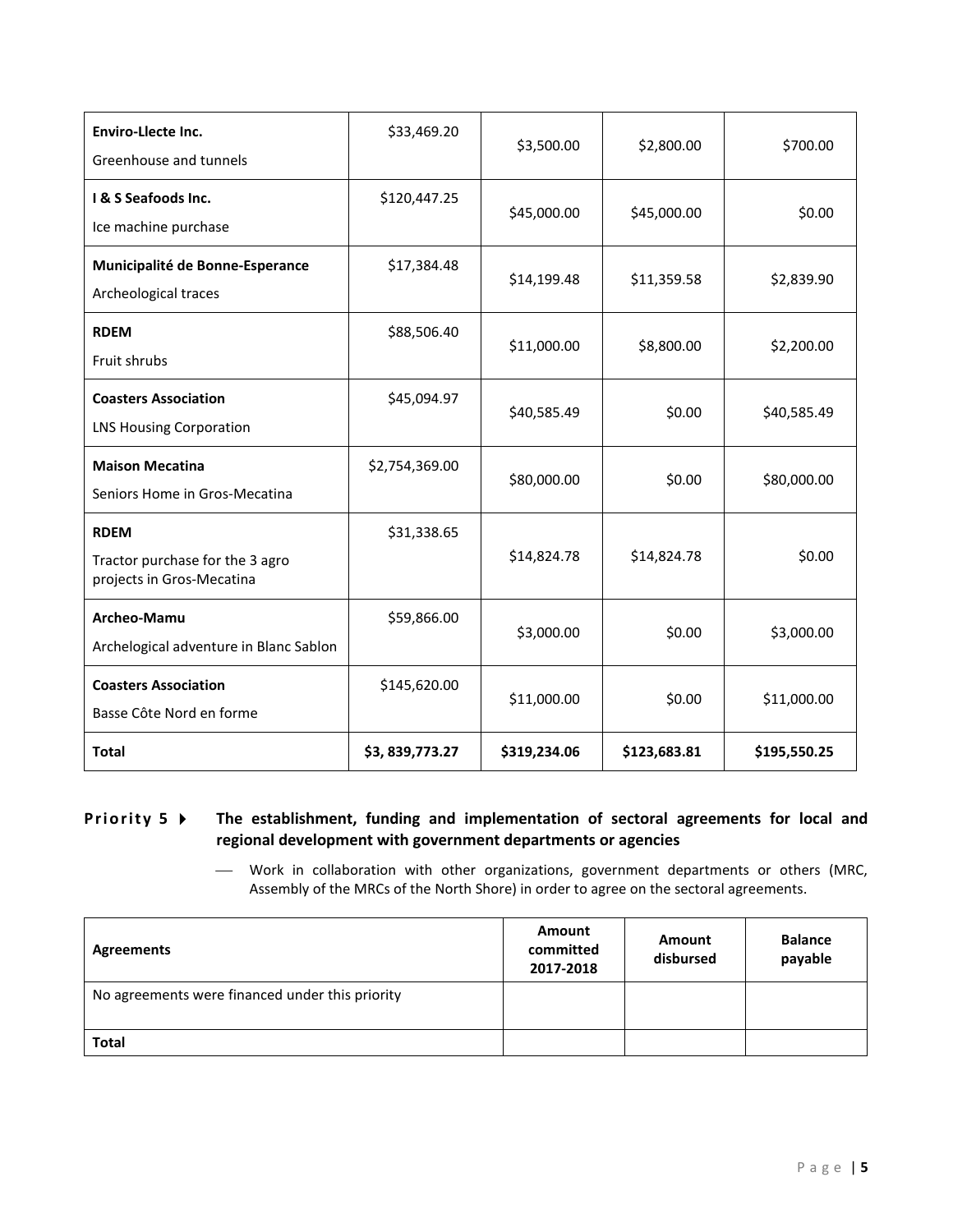# **Priority 6**  $\blacktriangleright$  The support for rural development within the MRC of Golfe-du-Saint-Laurent

- The well-being of the population (sports and leisure);
- Job creation;
- Proximity services;
- Communication.

| Projects                                                         | <b>Total cost of</b><br>project | <b>Amount</b><br>allocated | <b>Amount</b><br>disbursed | <b>Balance</b><br>payable |
|------------------------------------------------------------------|---------------------------------|----------------------------|----------------------------|---------------------------|
| <b>Municipality of Saint-Augustin</b>                            |                                 |                            |                            |                           |
| Ski Trail                                                        | \$37,571.40                     | \$25,000.00                | \$20,000.00                | \$5,000.00                |
| <b>CPE Mer et Mousse</b>                                         |                                 |                            |                            |                           |
| Enlargement and arrangement of<br>exterior playground            | \$63,418.05                     | \$12,018.00                | \$9,614.40                 | \$2,403.60                |
| <b>Municipality of Bonne-Esperance</b>                           |                                 |                            |                            |                           |
| Walkway and walking trail                                        | \$42,933.08                     | \$24,260.00                | \$19,408.00                | \$4,852.00                |
| <b>Blanc Sablon a vie</b>                                        |                                 |                            |                            |                           |
| Goodchild Park camping                                           | \$10,170.35                     | \$4,074.94                 | \$3,259.95                 | \$814.99                  |
| <b>Câble Distribution Brest</b>                                  |                                 |                            |                            |                           |
| Progressive replacement of DSR 4410                              | \$25,278.80                     | \$22,750.92                | \$18,200.74                | \$4,550.18                |
| Municipalité de la Cote-Nord du Golfe-                           |                                 |                            |                            |                           |
| du-Saint-Laurent                                                 | \$24,882.76                     | \$19,394.40                | \$15,515.52                | \$3,878.88                |
| Harrington Harbour Community space                               |                                 |                            |                            |                           |
| Municipalité de la Côte-Nord du Golfe-                           |                                 |                            |                            |                           |
| du-Saint-Laurent                                                 | \$29,962.56                     | \$24,000.00                | \$19,200.00                | \$4,800.00                |
| <b>Bear Pond Trail</b>                                           |                                 |                            |                            |                           |
| Kegaska Development Committee                                    |                                 |                            |                            |                           |
| Parking lot enlargement                                          | \$28,039.64                     | \$25,000.00                | \$20,000.00                | \$5,000.00                |
| Municipalité de la Côte-Nord du Golfe-<br>du-Saint-Laurent       |                                 |                            |                            |                           |
| <b>Enabling access</b>                                           | \$6,210.73                      | \$5,510.73                 | \$4,408.58                 | \$1,102.15                |
| <b>St. Paul's Seniors Club</b>                                   |                                 |                            |                            |                           |
| Grow Green                                                       | \$5,394.70                      | \$4,854.95                 | \$3,883.96                 | \$970.99                  |
| La Romaine Community development                                 |                                 |                            |                            |                           |
| committee                                                        | \$44,161.25                     |                            |                            |                           |
| Repair and improvement to the access<br>ramp for small vessel    |                                 | \$24,679.12                | \$19,743.30                | \$4,935.82                |
| <b>Quebec Labrador Foundation</b><br>The Route through our Roots | \$88,800.68                     | \$11,938.68                | \$9,550.95                 | \$2,387.73                |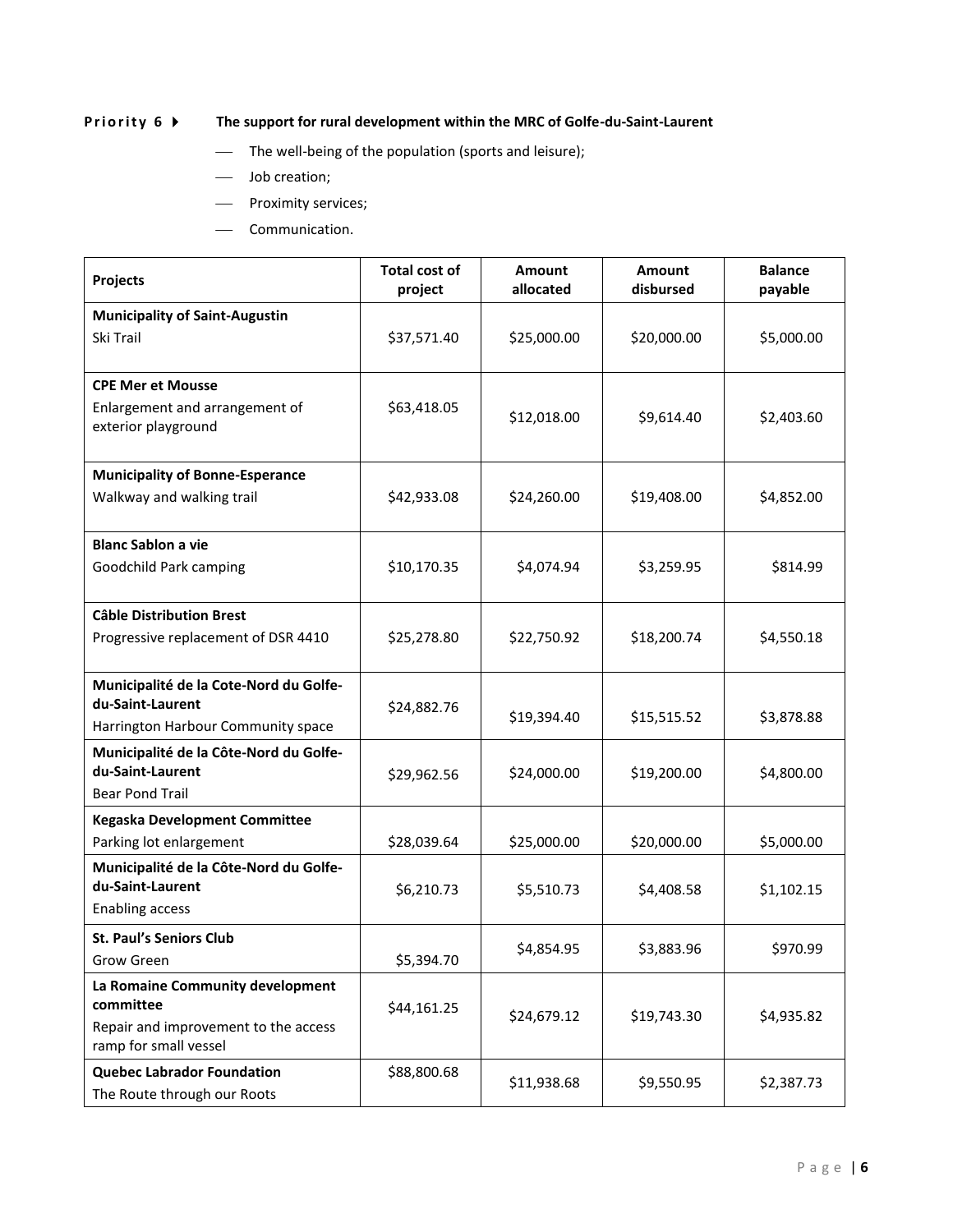| <b>Tourism development association</b><br>Observation look out                              | \$24,754.61  | \$18,779.15  | \$15,023.32  | \$3,755.83  |
|---------------------------------------------------------------------------------------------|--------------|--------------|--------------|-------------|
| Municipalité de la Côte-Nord du Golfe-<br>du-Saint-Laurent<br>Recyc-Chevery                 | \$5,933.52   | \$3,000.00   | \$2,400.00   | \$600.00    |
| <b>Historical and Cultural Society of Saint-</b><br><b>Augustin</b><br>Cemetary upgrade     | \$19,395.81  | \$17,456.23  | \$17,393.13  | \$0.00      |
| <b>Municipality of Saint-Augustin</b><br>Swim safe                                          | \$27,004.80  | \$22,004.80  | \$17,603.84  | \$4,400.96  |
| <b>Chevery Senior Citizens Club</b><br>Meals on wheels equipment purchase                   | \$6,938.74   | \$6,238.74   | \$4,990.99   | \$1,247.75  |
| <b>Commission Scolaire du Littoral</b><br>0-5 module for Mountain Ridge<br>playground       | \$24,721.85  | \$22,249.66  | \$0.00       | \$22,249.66 |
| <b>East-West Economic development</b><br>corporation<br>Rink upgrade and equipment purchase | \$23,639.85  | \$21,275.85  | \$17,020.68  | \$4,255.17  |
| <b>Harrington Harbour Tourism</b><br>Association<br>Operation rejuvenation                  | \$6,742.82   | \$6,072.13   | \$4,857.70   | \$1,214.43  |
| <b>Commission Scolaire du Littoral</b><br>Phase 2 - Playground project                      | \$86,622.36  | \$21,622.36  | \$0.00       | \$21,622.36 |
| <b>Total</b>                                                                                | \$632,582.81 | \$342,180.66 | \$255,455.06 | \$86,662.50 |

# **A U T R E S**

| <b>Projects</b>                                                                                       | Total cost of<br>project | Amount<br>allocated | Amount<br>disbursed | <b>Balance</b><br>payable |
|-------------------------------------------------------------------------------------------------------|--------------------------|---------------------|---------------------|---------------------------|
| <b>Municipality of Gros-Mecatina</b><br>War memorial                                                  | \$13,513.66              | \$12,162.29         | \$0.00              | \$12,162.29               |
| <b>Commission Scolaire du Littoral</b><br>LNS Collective Impact Forum                                 | \$43,824.73              | \$3.815.92          | \$0.00              | \$3,815.92                |
| La Romaine Community development<br>committee<br>Transport costs for the purchase of a<br>columbarium | \$13,507.59              | \$2.507.59          | \$0.00              | \$2,507.59                |
| <b>Total</b>                                                                                          | \$70,845.98              | \$18,485.80         | \$0.00              | \$18,485.80               |